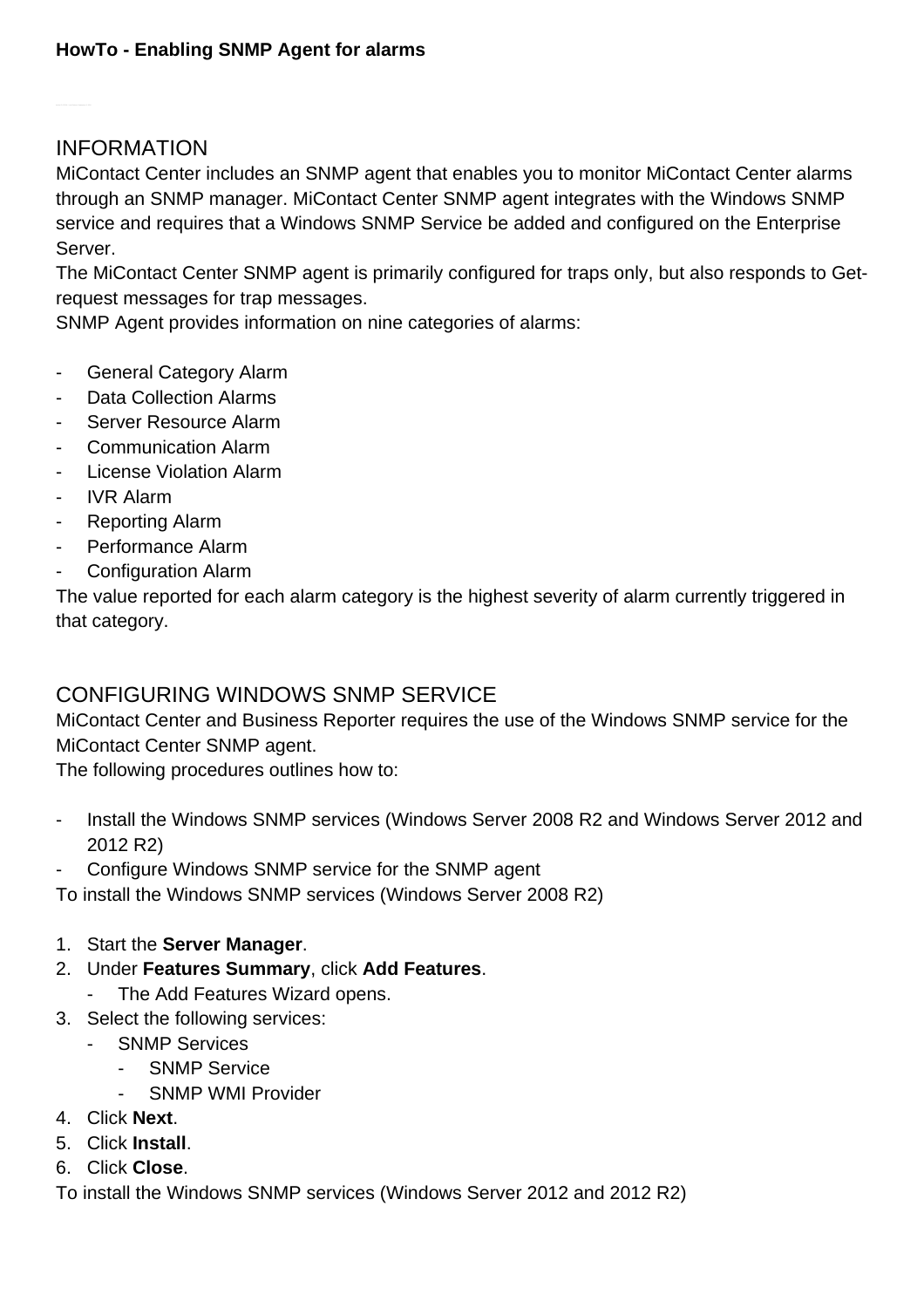- 1. Start the **Server Manager**.
- 2. Click **Manage** => **Add Roles and Features**.
	- The Add Roles and Features Wizard opens.
- 3. Select **Role-based or feature-based installation** and click **Next**.
- 4. Select **Select a server from the server pool** and select the **Enterprise Server**.
- 5. Click **Next**.
- 6. Click **Next**.
- 7. Select the following services:
	- SNMP Service
		- SNMP WMI Provider
- 8. Click **Add Features**.
- 9. Click **Next**.
- 10. Click **Install**.
- 11. Click **Close**.

To configure Windows SNMP service for the SNMP agent

- 1. If you do not have SNMP Service installed on your server, install it using the **Add/Remove Program**, **Add Features**, or **Add roles and features** function of your Window server.
- 2. After the installation has completed, navigate to **Services**.
- 3. Right-click on **SNMP** and select **Properties**.
- 4. Select the **Traps** tab.
- 5. Under **Community name**, type a community name, such as **Public**, and click **Add to list**.
- 6. Under **Trap destinations:**, click **Add**.
- 7. Under **Host name**, **IP or UPX address:**, type the destination for MiContact Center SNMP Agent traps.
- 8. Click **Add**.
- 9. Select the **Security** tab.
- 10. Click **Add**.
- 11. In the **Community rights** drop-down list, select **READ WRITE**.
- 12. Under **Community name:**, type **Public**.
- 13. Select the **Log On** tab.
- 14. Under **Log on as:**, select **Local System Account**.
- 15. Click **OK**.
	- **NOTE:** After setting up your SNMP Agent, it is recommended you test it using an appropriate tool to confirm that it has been configured correctly.

## SNMP MIB SUMMARY

Table 1 and Table 2 summarize object information from the MIB. The MIB is located in either **[InstallDir]/Services/MaintenanceAlarmDispatcher/Snmp/** or **[InstallDir]/Support/Snmp/**. Table 1: prairieFyre sub-tree

**Objective** 

**Det själl för antiget på på står står står antiget som antiget som antiget som antiget som antiget som antiget**